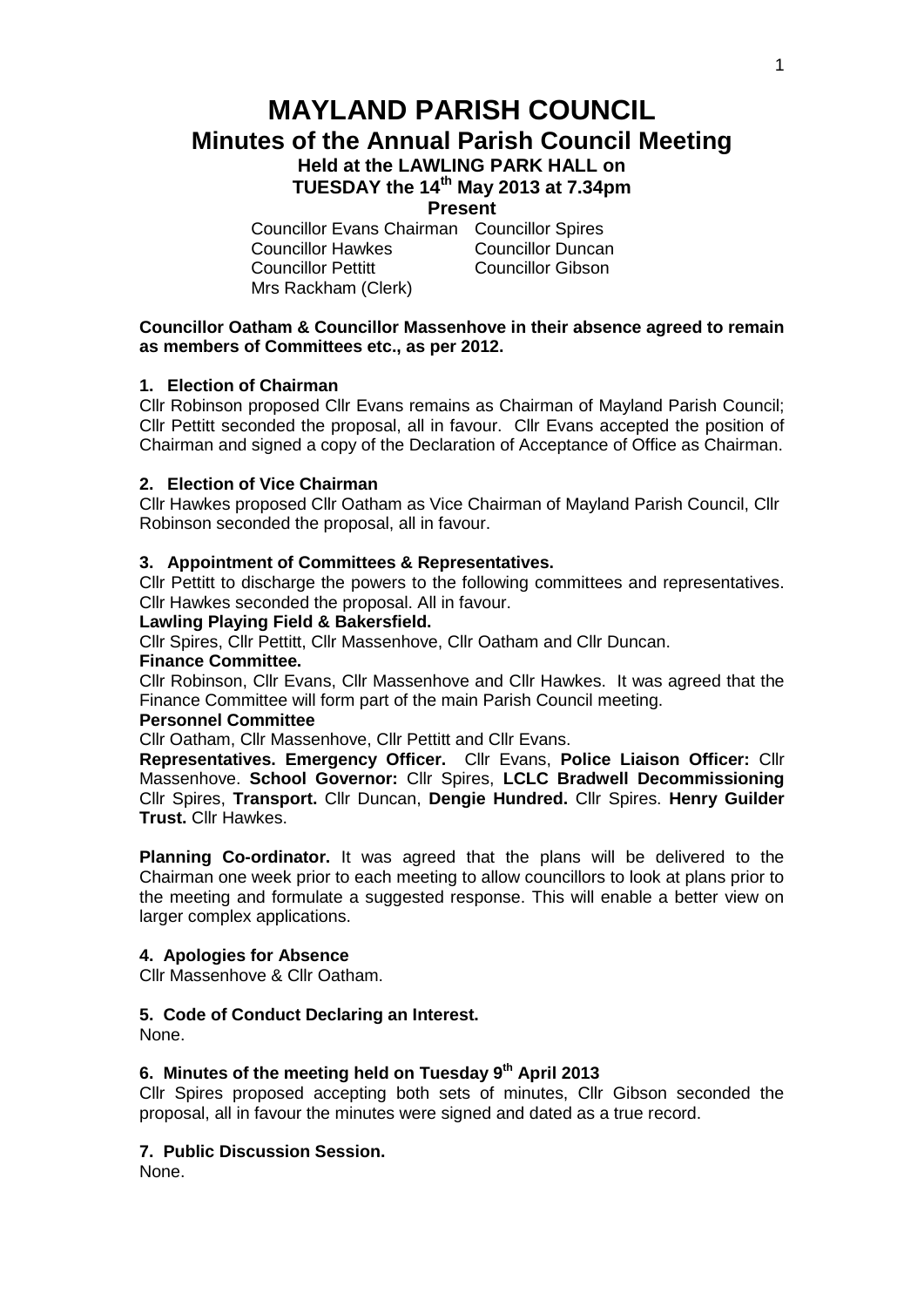#### **8. Finance & Risk Assessment.**

**Payments & Receipts.** Cllr Duncan proposed accepting all the payments and receipts. Cllr Spires seconded the proposal, all in favour. The cheques were signed by two signatories.

| <b>Payments</b><br>16-Apr-13<br>May Guerney Ltd<br>Tennis court lights<br>682.24<br>14-May-13<br>Ms K Locke<br>Deposit Refund LPH<br>14-May-13<br>Repair to skatepark<br>189.00<br>Polden Eng<br>14-May-13<br><b>MDC</b><br>Park Rangers<br>2790.26<br>14-May-13<br>Zurich<br>Insurance<br>14-May-13<br>A & J Lighting<br><b>Street Light Main</b><br>14-May-13<br>A & J Lighting<br><b>TC Lighting</b><br>14-May-13<br>Office Is<br>Stationery<br>14-May-13<br>The Printing Place<br>Annual Review print<br>452.75<br>14-May-13<br><b>TCV</b><br>Fees (BTCV)<br>14-May-13<br><b>Rigby Taylor</b><br><b>Duraline Dual</b><br>120.96<br>14-May-13<br><b>Internal Audit</b><br><b>ASAP</b><br>106.20<br>14-May-13<br>516.00<br>Mrs J Rackham<br>Expenses<br>14-May-13<br>Donation S137<br>Mayland PCC<br>325.00<br>Mrs J Rackham<br>14-May-13<br>Petty Cash<br>100.00<br>14-May-13<br>MSJ Garwood<br><b>Grass Cutting</b><br>1562.45<br>14-May-13<br>Hags-Smp Ltd<br>Replacement swings<br>369.60<br>25-May-13<br>Mr T Blowers<br>Salary<br>211.07<br>25-May-13<br>Mr D Leete<br>Salary<br>25-May-13<br>Mr J Turner<br>Salary<br>130.09<br>25-May-13<br>Mrs J Rackham<br>Salary<br>957.87<br>14-May-13<br>C. & Jennings Ltd<br>Paint for benches/seats<br>8965.24<br><b>Receipts</b><br><b>B.Club &amp; Mrs</b><br>09-Apr-13<br>Williams<br>LPH Hire & Dep<br>266.00<br>Netball Club &<br>Hire fees electric<br>residents<br>tokens<br>17-Apr-13<br>100.00 | 50.00<br>97.70<br>50.40<br>42.90<br>53.72 |
|----------------------------------------------------------------------------------------------------------------------------------------------------------------------------------------------------------------------------------------------------------------------------------------------------------------------------------------------------------------------------------------------------------------------------------------------------------------------------------------------------------------------------------------------------------------------------------------------------------------------------------------------------------------------------------------------------------------------------------------------------------------------------------------------------------------------------------------------------------------------------------------------------------------------------------------------------------------------------------------------------------------------------------------------------------------------------------------------------------------------------------------------------------------------------------------------------------------------------------------------------------------------------------------------------------------------------------------------------------------------------------------------------------------------------------------------------------|-------------------------------------------|
|                                                                                                                                                                                                                                                                                                                                                                                                                                                                                                                                                                                                                                                                                                                                                                                                                                                                                                                                                                                                                                                                                                                                                                                                                                                                                                                                                                                                                                                          |                                           |
|                                                                                                                                                                                                                                                                                                                                                                                                                                                                                                                                                                                                                                                                                                                                                                                                                                                                                                                                                                                                                                                                                                                                                                                                                                                                                                                                                                                                                                                          |                                           |
|                                                                                                                                                                                                                                                                                                                                                                                                                                                                                                                                                                                                                                                                                                                                                                                                                                                                                                                                                                                                                                                                                                                                                                                                                                                                                                                                                                                                                                                          |                                           |
|                                                                                                                                                                                                                                                                                                                                                                                                                                                                                                                                                                                                                                                                                                                                                                                                                                                                                                                                                                                                                                                                                                                                                                                                                                                                                                                                                                                                                                                          |                                           |
|                                                                                                                                                                                                                                                                                                                                                                                                                                                                                                                                                                                                                                                                                                                                                                                                                                                                                                                                                                                                                                                                                                                                                                                                                                                                                                                                                                                                                                                          |                                           |
|                                                                                                                                                                                                                                                                                                                                                                                                                                                                                                                                                                                                                                                                                                                                                                                                                                                                                                                                                                                                                                                                                                                                                                                                                                                                                                                                                                                                                                                          |                                           |
|                                                                                                                                                                                                                                                                                                                                                                                                                                                                                                                                                                                                                                                                                                                                                                                                                                                                                                                                                                                                                                                                                                                                                                                                                                                                                                                                                                                                                                                          |                                           |
|                                                                                                                                                                                                                                                                                                                                                                                                                                                                                                                                                                                                                                                                                                                                                                                                                                                                                                                                                                                                                                                                                                                                                                                                                                                                                                                                                                                                                                                          |                                           |
|                                                                                                                                                                                                                                                                                                                                                                                                                                                                                                                                                                                                                                                                                                                                                                                                                                                                                                                                                                                                                                                                                                                                                                                                                                                                                                                                                                                                                                                          |                                           |
|                                                                                                                                                                                                                                                                                                                                                                                                                                                                                                                                                                                                                                                                                                                                                                                                                                                                                                                                                                                                                                                                                                                                                                                                                                                                                                                                                                                                                                                          | 38.00                                     |
|                                                                                                                                                                                                                                                                                                                                                                                                                                                                                                                                                                                                                                                                                                                                                                                                                                                                                                                                                                                                                                                                                                                                                                                                                                                                                                                                                                                                                                                          |                                           |
|                                                                                                                                                                                                                                                                                                                                                                                                                                                                                                                                                                                                                                                                                                                                                                                                                                                                                                                                                                                                                                                                                                                                                                                                                                                                                                                                                                                                                                                          |                                           |
|                                                                                                                                                                                                                                                                                                                                                                                                                                                                                                                                                                                                                                                                                                                                                                                                                                                                                                                                                                                                                                                                                                                                                                                                                                                                                                                                                                                                                                                          |                                           |
|                                                                                                                                                                                                                                                                                                                                                                                                                                                                                                                                                                                                                                                                                                                                                                                                                                                                                                                                                                                                                                                                                                                                                                                                                                                                                                                                                                                                                                                          |                                           |
|                                                                                                                                                                                                                                                                                                                                                                                                                                                                                                                                                                                                                                                                                                                                                                                                                                                                                                                                                                                                                                                                                                                                                                                                                                                                                                                                                                                                                                                          |                                           |
|                                                                                                                                                                                                                                                                                                                                                                                                                                                                                                                                                                                                                                                                                                                                                                                                                                                                                                                                                                                                                                                                                                                                                                                                                                                                                                                                                                                                                                                          |                                           |
|                                                                                                                                                                                                                                                                                                                                                                                                                                                                                                                                                                                                                                                                                                                                                                                                                                                                                                                                                                                                                                                                                                                                                                                                                                                                                                                                                                                                                                                          |                                           |
|                                                                                                                                                                                                                                                                                                                                                                                                                                                                                                                                                                                                                                                                                                                                                                                                                                                                                                                                                                                                                                                                                                                                                                                                                                                                                                                                                                                                                                                          |                                           |
|                                                                                                                                                                                                                                                                                                                                                                                                                                                                                                                                                                                                                                                                                                                                                                                                                                                                                                                                                                                                                                                                                                                                                                                                                                                                                                                                                                                                                                                          | 84.23                                     |
|                                                                                                                                                                                                                                                                                                                                                                                                                                                                                                                                                                                                                                                                                                                                                                                                                                                                                                                                                                                                                                                                                                                                                                                                                                                                                                                                                                                                                                                          |                                           |
|                                                                                                                                                                                                                                                                                                                                                                                                                                                                                                                                                                                                                                                                                                                                                                                                                                                                                                                                                                                                                                                                                                                                                                                                                                                                                                                                                                                                                                                          |                                           |
|                                                                                                                                                                                                                                                                                                                                                                                                                                                                                                                                                                                                                                                                                                                                                                                                                                                                                                                                                                                                                                                                                                                                                                                                                                                                                                                                                                                                                                                          | 34.80                                     |
|                                                                                                                                                                                                                                                                                                                                                                                                                                                                                                                                                                                                                                                                                                                                                                                                                                                                                                                                                                                                                                                                                                                                                                                                                                                                                                                                                                                                                                                          |                                           |
|                                                                                                                                                                                                                                                                                                                                                                                                                                                                                                                                                                                                                                                                                                                                                                                                                                                                                                                                                                                                                                                                                                                                                                                                                                                                                                                                                                                                                                                          |                                           |
|                                                                                                                                                                                                                                                                                                                                                                                                                                                                                                                                                                                                                                                                                                                                                                                                                                                                                                                                                                                                                                                                                                                                                                                                                                                                                                                                                                                                                                                          |                                           |
|                                                                                                                                                                                                                                                                                                                                                                                                                                                                                                                                                                                                                                                                                                                                                                                                                                                                                                                                                                                                                                                                                                                                                                                                                                                                                                                                                                                                                                                          |                                           |
|                                                                                                                                                                                                                                                                                                                                                                                                                                                                                                                                                                                                                                                                                                                                                                                                                                                                                                                                                                                                                                                                                                                                                                                                                                                                                                                                                                                                                                                          |                                           |
| 17-Apr-13<br>5456.28<br><b>HMRC</b><br>VAT recoverable                                                                                                                                                                                                                                                                                                                                                                                                                                                                                                                                                                                                                                                                                                                                                                                                                                                                                                                                                                                                                                                                                                                                                                                                                                                                                                                                                                                                   |                                           |
| Maldon DC<br>Precept 1/2<br>22-Apr-13<br>40000.00                                                                                                                                                                                                                                                                                                                                                                                                                                                                                                                                                                                                                                                                                                                                                                                                                                                                                                                                                                                                                                                                                                                                                                                                                                                                                                                                                                                                        |                                           |
| 45822.28                                                                                                                                                                                                                                                                                                                                                                                                                                                                                                                                                                                                                                                                                                                                                                                                                                                                                                                                                                                                                                                                                                                                                                                                                                                                                                                                                                                                                                                 |                                           |
| <b>Petty Cash</b>                                                                                                                                                                                                                                                                                                                                                                                                                                                                                                                                                                                                                                                                                                                                                                                                                                                                                                                                                                                                                                                                                                                                                                                                                                                                                                                                                                                                                                        |                                           |
| Paint for LPH<br>03-Apr-13<br><b>Travis Perkins</b>                                                                                                                                                                                                                                                                                                                                                                                                                                                                                                                                                                                                                                                                                                                                                                                                                                                                                                                                                                                                                                                                                                                                                                                                                                                                                                                                                                                                      | 48.00                                     |
| 15-Apr-13<br>Hardboard repair LPH<br>Wickes                                                                                                                                                                                                                                                                                                                                                                                                                                                                                                                                                                                                                                                                                                                                                                                                                                                                                                                                                                                                                                                                                                                                                                                                                                                                                                                                                                                                              |                                           |
| 70.74                                                                                                                                                                                                                                                                                                                                                                                                                                                                                                                                                                                                                                                                                                                                                                                                                                                                                                                                                                                                                                                                                                                                                                                                                                                                                                                                                                                                                                                    | 22.74                                     |

**Accounts 2012/13** Each Councillor has received a copy of the accounts. The Chairman advised the council of the recommendations suggested by the Internal Auditor. These were agreed.

Cllr Duncan proposed accepting the accounts for 2012/13, Cllr Pettitt seconded the proposal, all in favour, The audit forms were signed and dated, **and The Clerk** will send them to the External Auditor.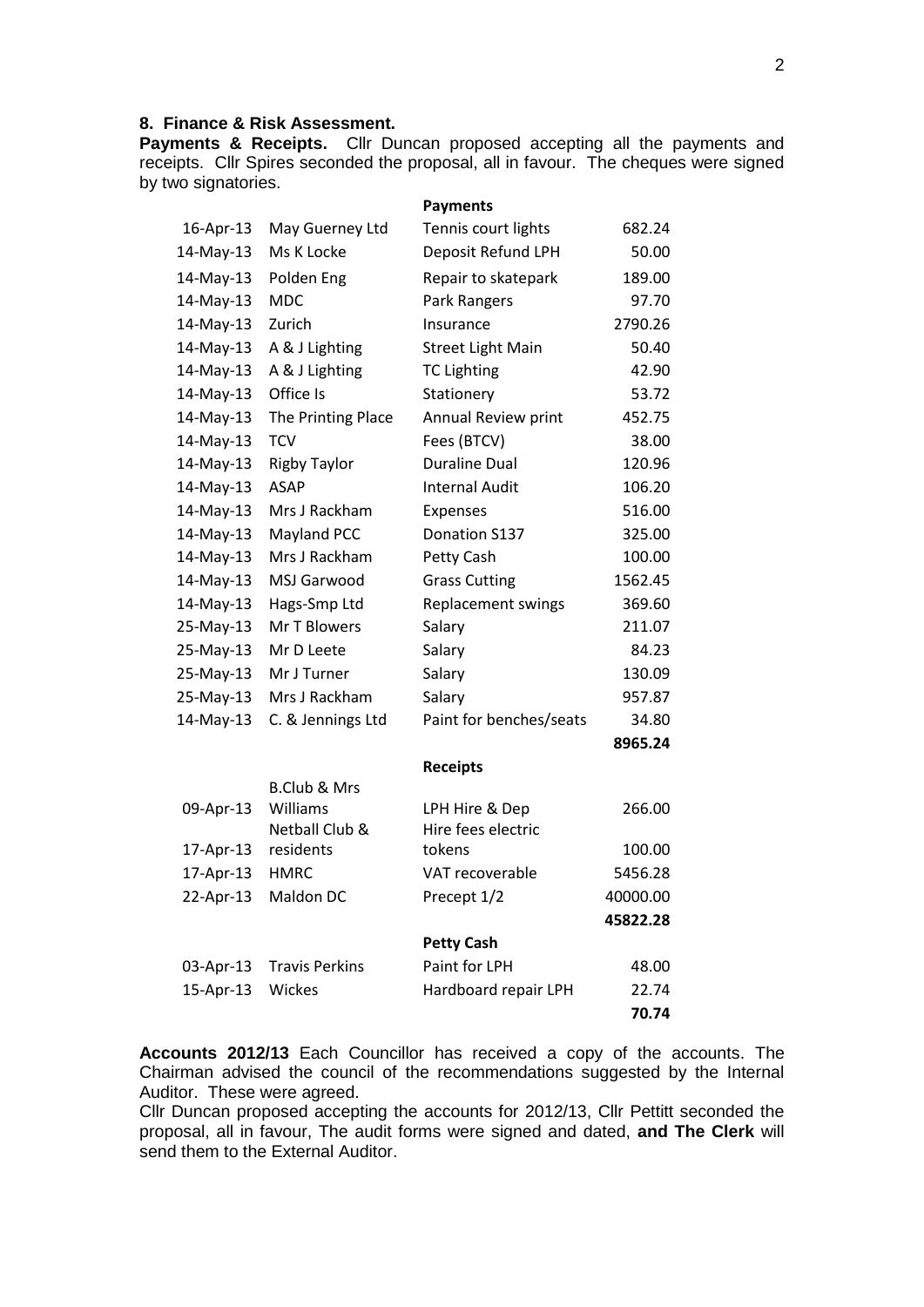#### **Risk Assessment**

This document was discussed and each item agreed including the Insurance with Zurich. One new item being this council's data protection act policy which was also agreed.

**Financial Regulations**. Cllr Spires proposed no changes to this document; Cllr Duncan seconded the proposal, all in favour.

**Standing Orders.** Cllr Robinson proposed no changes to this document; Cllr Pettitt seconded the proposal, all in favour.

#### **9. Lawling Park.**

Each Cllr has received a copy of the minutes from the April LPC meeting.

Cllr Pettitt suggested that Councillors interested could visit other parks in the area to obtain ideas for improvements to our park. **Cllr Pettitt** will organise this.

Letter from resident re: tree cutting at Bakersfield was discussed. This council was open to further requests to remove more trees one year on from the first request. It was not within his rights to cut down trees on council land without further permission. The trees were not planted by this council but the previous resident of the property. Other residents of Mayland had complained about the cutting of the trees and the mess left behind. The resident's letter was noted. **The Clerk** will write a response.

#### **10. Planning.**

### **Planning Application OUT/MAL/12/00452.**

Response to letters sent from this council. The three responses received were read by the Chairman and noted by this council. It was also noted that so far none of the four District Councillors who were written too and the two MPs had not responded to this council's letters.

# **Consideration of applications for the council to make comment to the Planning Authority.**

**FUL/MAL/13/00298.** Change of use 3No. garage/stores to 3 No low cost rentable housing units. 66 Imperial Avenue Mayland.

7 Objections. The garages are store warehouses for the shops, not a residential area; this development will compromise the possible use of the shop with no storage.

**HOUSE/MAL/13/00269.** Loft conversion with rear dormer and high level Velux windows to front elevation and build over existing single storey to rear. 52 Teal Avenue, Mayland.

7 Objections. Overdevelopment of site, out of character, out of keeping and lack of parking, Could set a precedent.

**FUL/MAL/13/00254.** To construct 2-Storey Residential dwelling to side of main house within its own boundary. Whispering Trees, Mayland Green.

6 Objections (Cllr Gibson abstained). No undercover parking, general lack of parking space. Property higher than existing property on site. Potential to alter the water course (open brook). Protected trees, doesn't show means of evacuation for disabled occupant indicated by the disabled parking space.

#### **Planning decisions made by the local Planning Authority.** Noted

**FUL/MAL/13/00104.** Proposed 3 bedroom chalet on land at the rear of Tideway Farm. Land Rear Of Tideway Farm Steeple Road Latchingdon **Refused.**